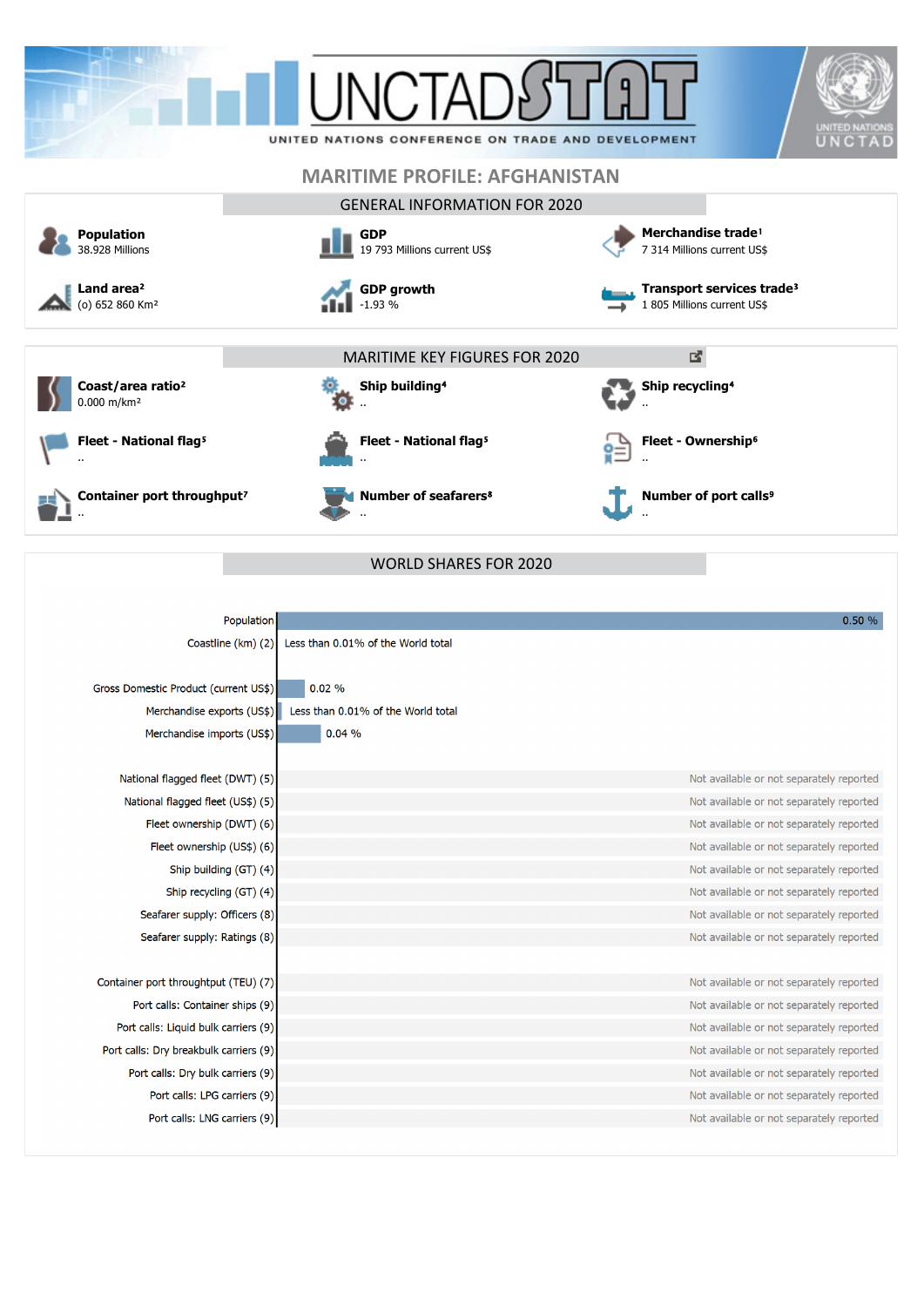

| Container ships      |  |  |
|----------------------|--|--|
| Other types of ships |  |  |

Carrying capacity by type of ship<sup>5</sup>

**Total trade in transport services<sup>10</sup>** 

Services exports by main category<sup>10</sup>

**(Thousands DWT)** 2005 2010 2015 2020 Total fleet .. .. .. .. Oil tankers .. .. .. .. Bulk carriers .. .. .. .. General cargo .. .. .. ..

**(millions of US\$)** 2005 2010 2015 2020 Transport services exports and the services exports of the services of the services exports of the services of the services of the services of the services of the services of the services of the services of the services of Transport services imports and the control of the control of the control of the control of the control of the control of the control of the control of the control of the control of the control of the control of the control Transport services trade balance  $\sim$  -  $\sim$  -530  $\sim$  -799  $\sim$  -839

**(as % of total services)** 2005 2010 2015 2020 Transport - 9.4 11.3 12.4 Travel - 3.5 9.5 9.2 Other services 287.1 79.3 78.4

#### Fleet by type of ship<sup>5</sup>

**(Number of ships)**

No data available

NATIONAL FLEET

Fleet growth rate in2020

**..**

図

Transport services exports growth rate in 2020

**-18.7 %**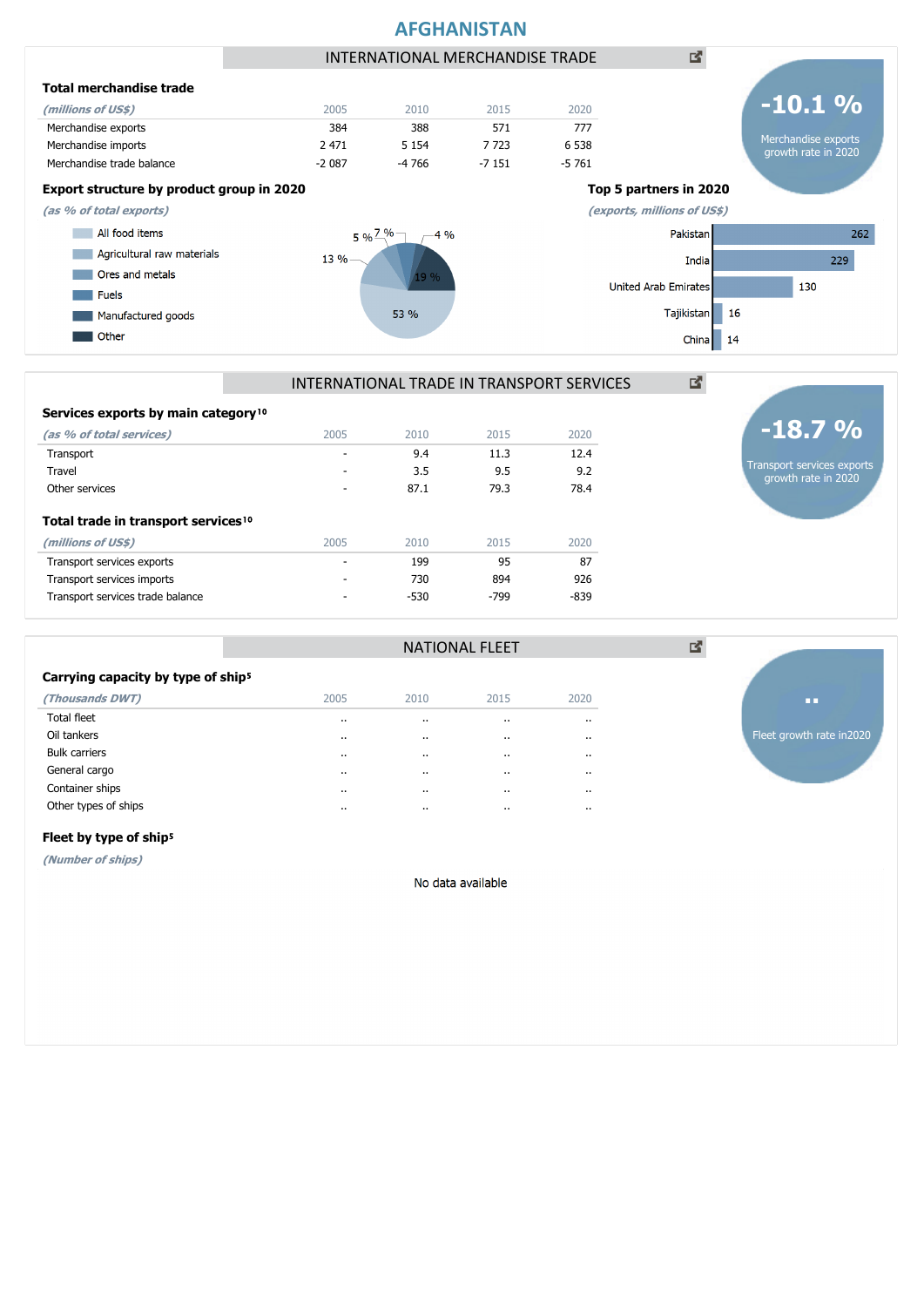## **AFGHANISTAN**

LINER SHIPPING CONNECTIVITY

### **Bilateral connectivity index - Top 10 partners in Q1 2020**<sup>11</sup>

**Can only take values between 0 (minimum) and 1 (maximum)**

## **Liner shipping connectivity index**<sup>11</sup>

**Maximum 2006=100 for China**

No data available

PORT CALLS AND PERFORMANCE

図

Port calls, time spent in ports, vessel age and size in 2020<sup>9</sup>

|                                  | Number of<br>arrivals | Median time<br>in port (days) | Avg age<br>of vessels | Avg size (GT)<br>of vessels | Avg cargo<br>carrying<br>capacity (DWT<br>per vessel | Avg container<br>carrying<br>capacity (TEU)<br>per container<br>ship | Maximum size<br>(GT) of vessels |
|----------------------------------|-----------------------|-------------------------------|-----------------------|-----------------------------|------------------------------------------------------|----------------------------------------------------------------------|---------------------------------|
| All ships                        | $\cdots$              |                               | $\cdots$              | $\cdots$                    | $\cdots$                                             |                                                                      | $\cdots$                        |
| Liquid bulk carriers             | $\cdots$              |                               | $\cdots$              | $\cdots$                    | $\cdots$                                             |                                                                      | $\cdots$                        |
| Liquefied petroleum gas carriers | $\cdots$              |                               |                       | $\cdots$                    | $\cdots$                                             |                                                                      | $\cdots$                        |
| Liquefied natural gas carriers   | $\cdot$               |                               | $\cdot$ .             | $\cdots$                    | $\cdots$                                             |                                                                      | $\cdots$                        |
| Dry bulk carriers                | $\cdots$              |                               |                       | $\cdots$                    | $\cdots$                                             |                                                                      | $\cdots$                        |
| Dry breakbulk carriers           | $\cdots$              |                               |                       | $\cdots$                    | $\cdots$                                             |                                                                      | $\cdots$                        |
| Roll-on/roll-off ships           | $\cdots$              |                               |                       | $\cdots$                    | $\cdots$                                             |                                                                      | $\cdot$ .                       |
| Container ships                  | $\cdots$              |                               |                       | $\cdots$                    | $\cdots$                                             |                                                                      | $\cdots$                        |
| Passenger ships                  | $\cdots$              |                               |                       | $\cdots$                    | $\cdots$                                             |                                                                      |                                 |

#### Port liner shipping connectivity index - Top 5 ports in 2020<sup>11</sup>

**Maximum 2006=100 for China, Hong Kong SAR**

#### No data available

図

No data available